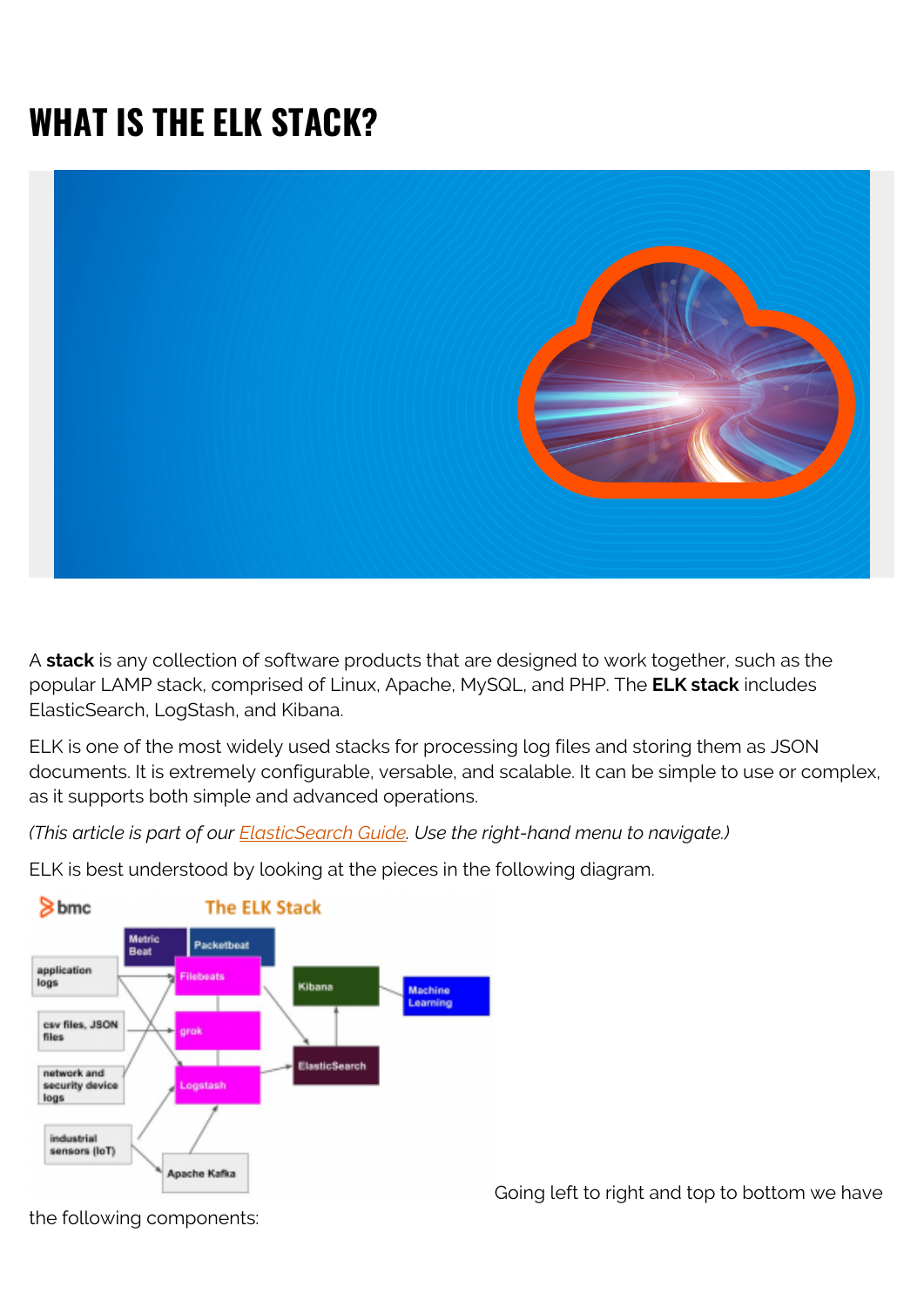- **Logs, sensor output, and application files**. This list illustrates how ElasticSearch can be used to store all kinds of data. It can be used for **cybersecurity** or system monitoring. It can store application data of any kind. This is because it's a JSON database, much like [MongoDB,](https://blogs.bmc.com/blogs/mongodb-overview-getting-started-with-mongodb/) which is designed to store any kind of information, since JSON has no rules with regards to structure. ElasticSearch scales to enormous volumes, too, so you could use it to capture sensor data from industrial devices and all types of machinery and other IoT (Internet of Things) device output and keep adding clusters and nodes to scale the system.
- **Apache Kafka**. This can be put in front of ElasticSearch to store streaming data, providing a buffering and queuing mechanism.
- **Filebeat, Packetbeat, Metricbeat**. You can program ElasticSearch yourself, using regular expressions or writing parsers in any language. Or you can use any of the Beats packages, which are pre-programmed to work with most common file types. Beats can send the data directly to ElasticSearch or to Logstash for further processing, which then hands it off to ElasticSearch.
- **Grok**. One of the many ElasticSearch plugins, grok makes parsing log files easier by providing a programming language that is simpler than using regular expressions, which are notoriously difficult. **Geoip** is another plugin, which maps IP addresses to longitude and latitude and looks up the city and county name by consulting its database.
- **Logstash**. You can use Logstash to work with log files directly or you can process them with any of the Beats first. For web server logs, Filebeat has an nginx module and modules for Apache. But, it does not parse the message fields into individual fields; Logstash does that. So, you could use one or both. For custom logs, for which you would have to write your own parser, you should use Logstash and grok.
- **ElasticSearch**. The database ElasticSearch stores documents in JSON format. They are stored with an index and document type as well as a document id. They can be simple JSON or nested JSON documents.
- **Machine learning**. ElasticSearch has added some machine learning capabilities to its product. For example, an [Anomaly Detection plugin](https://blogs.bmc.com/blogs/elasticsearch-machine-learning/) flags events in a time series log, such as a network router log, to identity those that are statistically significant and should be investigated. In terms of cybersecurity, this could indicate a hacking event. For a financial system this could indicate fraud.
- **Kibana**. This is a graphical frontend for ElasticSearch. You might prefer to work with ElasticSearch using curl and JSON queries, or you can use the graphical Kibana interface, which makes browsing and querying data easier. This also lets you can dashboards and charts targeted for different audiences. So, you could have one set of dashboards for the cybersecurity team, another for the performance monitoring team, and another for the ecommerce team.

### **Indexes and Document Types**

Each ElasticSearch document is stored under an **index** and **document type**, which is given in the URL. For example, the document below is index/type **/network/\_doc**. Each document requires a unique identifier which is the **\_id** field.

Below is a sample web server log JSON document.

```
"_index" : "network",
```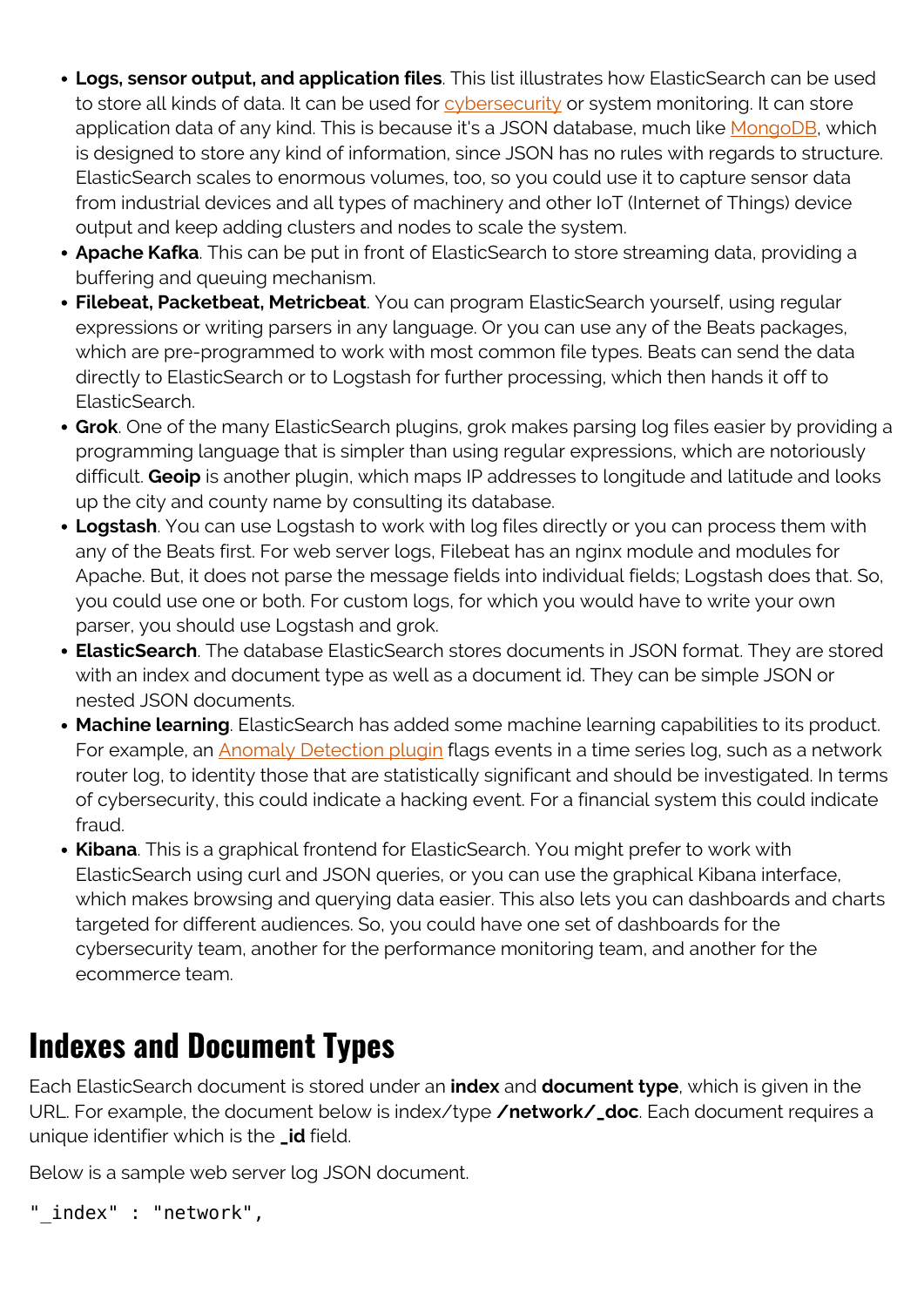```
 "_type" : "_doc",
         "_id" : "dmx9emwB7Q7sfK_2g0Zo",
        "score" : 1.0," source" : \{ "record_id" : "72552",
           "duration" : "0",
           "src_bytes" : "297",
           "host" : "paris",
           "message" : "72552,0,297,9317",
           "@version" : "1",
           "@timestamp" : "2019-08-10T07:45:41.642Z",
           "dest_bytes" : "9317",
           "path" : "/home/ubuntu/Documents/esearch/conn250K.csv"
 }
```
#### **ElasticSearch Schemas**

ElasticSearch is a noSQL database, which means it does not require a schema. So, ElasticSearch will take a JSON document and automatically set up an index mapping.

Index mapping is advantageous, but sometimes you need to nudge it in the right direction because you may not always want an automatically created index map. With especially complicated nested JSON documents or documents with an array of other JSON documents, ElasticSearch might flatten fields that you want to set up and arrays. That could lead to misleading or incorrect query results. So, you can set this mapping up yourself, which we explain in several articles within this guide (see navigation on the right side).

#### **Kibana**

Kibana lets you query documents using an easy-to-understand Lucene query language. This is opposed to using the more complex, more powerful DSL syntax written in JSON, which typically uses curl. For example, just type the word water in Kibana and any document that contains the word water will be listed.

The image below shows one document in Kibana.